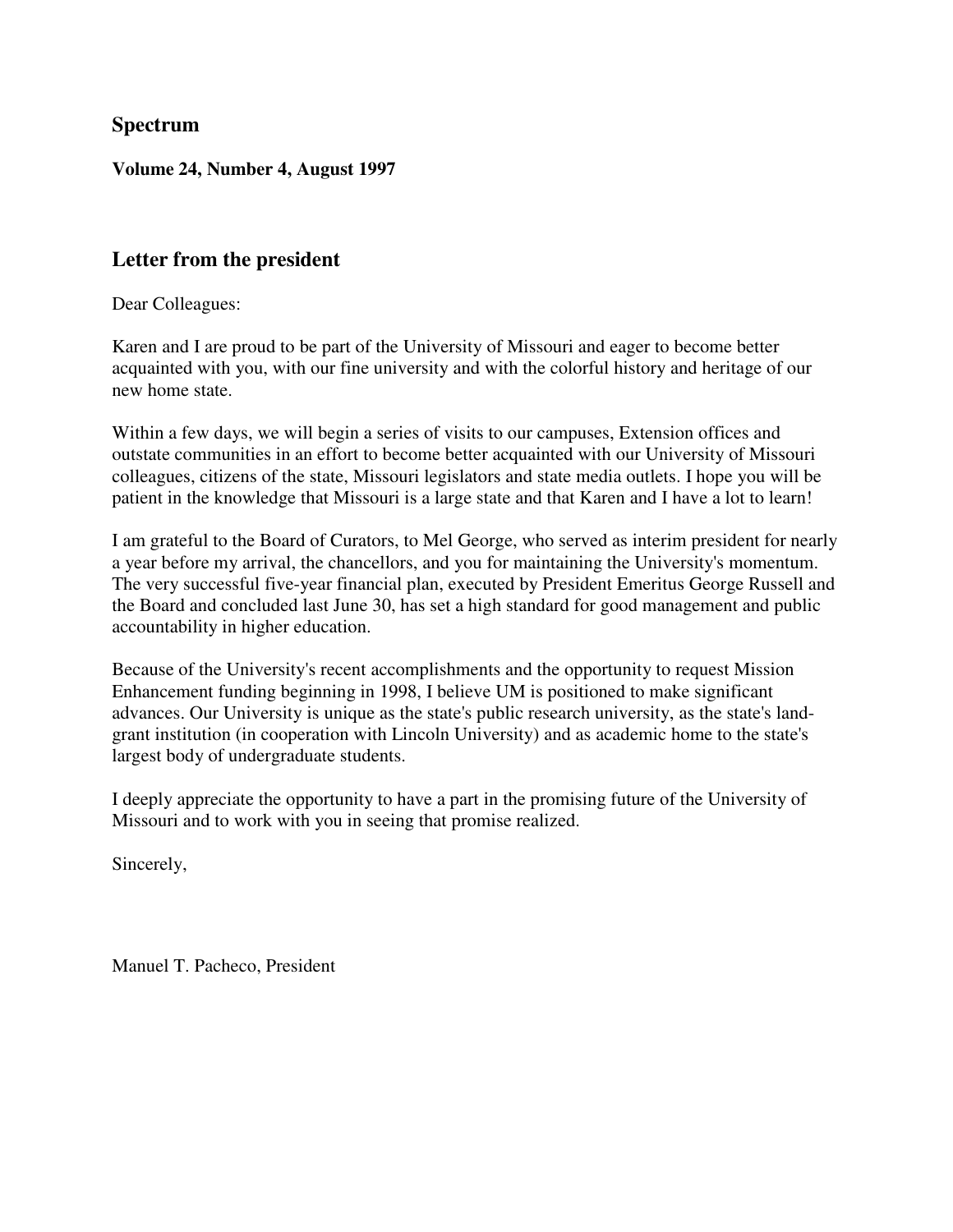## **Pacheco takes over as UM president**

On his first day on the job Aug. 1 as president of the University of Missouri System, Dr. Manuel T. Pacheco settled into his office, reviewed issues and office procedures, attended an introductory meeting on the University's Administrative Systems Project, held a 30-minute press conference and met individually with several reporters — all before lunch. Pacheco said he feels excited about getting to know Missouri because of its role in developing the western part of the U.S. — his native region and where he has lived most of his life.



"I'm back on the Santa Fe Trail," he said at the press conference, "But I've moved back to its beginning."

After thanking the UM Board of Curators for their support, Interim President Mel George for "his tremendous service to all who care about the University," and the faculty, staff and students for "maintaining the University's momentum," Pacheco outlined the major issues he expects to focus on during the first months of his presidency.

"I am a beneficiary of the University's five-year financial plan executed by President Emeritus George Russell," he said. "Because the plan put the university's financial house in such good order, we are able to multiply the return of every additional dollar invested in the System."

And, he said, the most important issue currently facing the University is its request for mission enhancement funding for next fiscal year. Pacheco said he is comfortable with the general direction of the preliminary proposals already presented to the Board, but after he meets with the general officers he will present a more focused and refined plan for mission enhancement to the curators at their September 25-26 meeting. He said he will pay particular attention to ways to relate enhancement requests to each other and to plans for involving undergraduates in research activities.

When asked about the status of the position of chancellor of the UM-Columbia campus, Pacheco said he will institute a process for getting the issue resolved when faculty and students return for the fall semester. "MU Interim Chancellor Richard Wallace is doing a good job and will be part of the consideration," he said.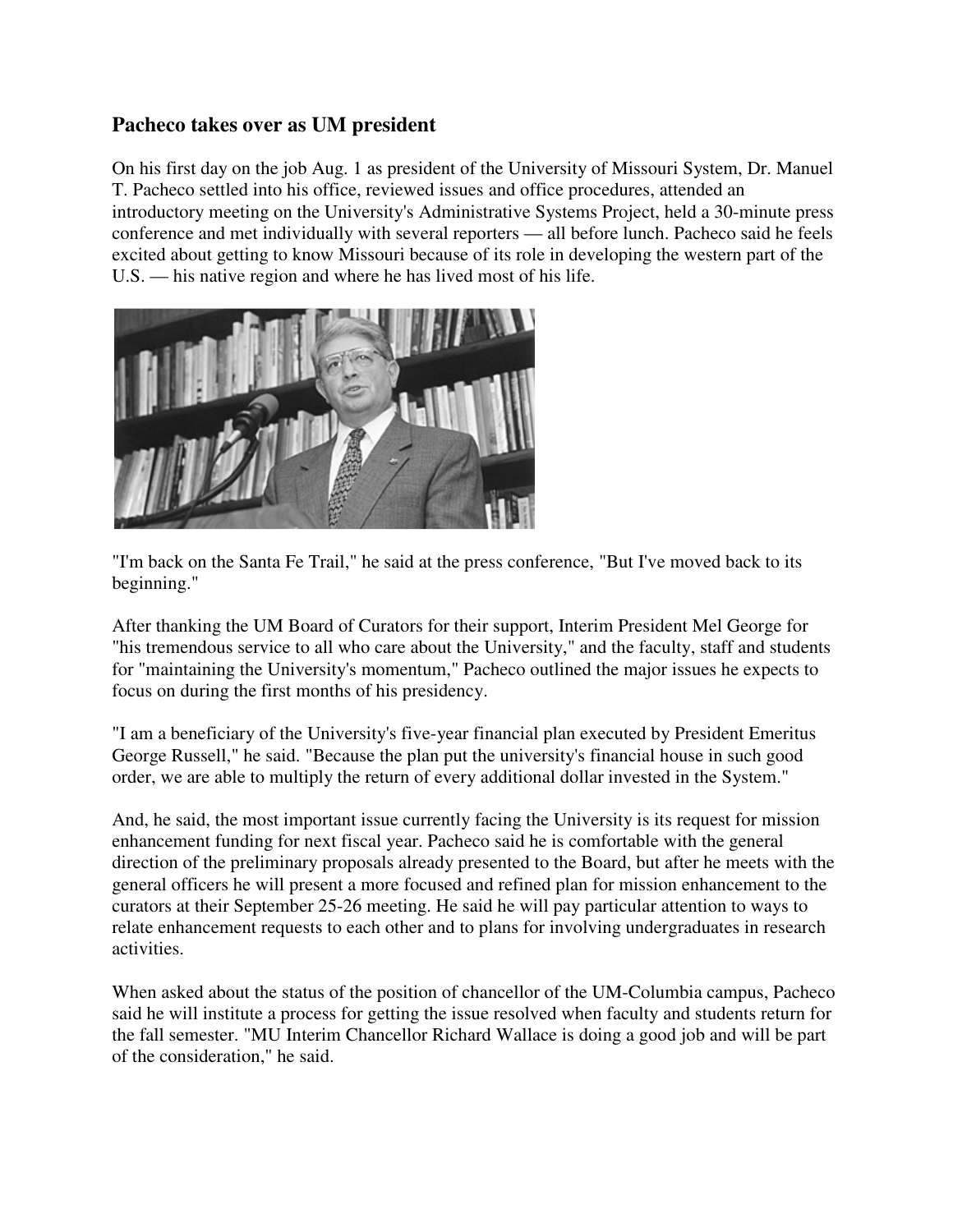Pacheco has planned a series of get-acquainted visits throughout the state during the next few months, and said his wife, Karen, who also wishes to learn more about their new state, will join him when her schedule permits. In August, he will travel to Kansas City, Springfield, St. Louis and Southeast Missouri, and by fall to Northwest, North Central and Northeast Missouri. Pacheco also will visit each of the UM campuses and University Outreach and Extension centers throughout the state.

The message Pacheco said he intends to deliver to Missourians is that the University of Missouri System meets the needs of the state and touches the lives of all its citizens. He cited distance learning programs offered through Telecommunication Community Resource Centers around the state, research in biological sciences and agriculture, and the economic impact University graduates make in the areas of the state in which they live.

Pacheco said he will lobby actively when appropriate. He said he has met Gov. Carnahan and is comfortable with maintaining the prerogatives enjoyed by the University's constitutionallyempowered governing board, while still keeping the governor well informed about University business. He also said he will take advantage of his contacts in Washington, D.C., to help the University take advantage of funding opportunities from national research agencies.

Pacheco was president of the University of Arizona, in Tucson, from 1991 until becoming UM president. While at Arizona, he was faced with managing significant reductions in state funding. In response, he made academic program changes and improved dramatically federal funding levels for research — moving Arizona from being ranked the 22nd best research university in the U.S. to 10th.

He was president of the University of Houston-Downtown from 1988 to 1991 and president of Laredo State University in Texas from 1984 to 1988.

Pacheco was born May 30, 1941, in Rocky Ford, Colo. He was raised on a farm in northern New Mexico, the oldest of 12 children. He received bachelor degrees in Spanish and French-German from New Mexico Highlands University in 1962. He attended Universite de Montpellier in France in 1962-63 and received a master's degree in Spanish from The Ohio State University in 1966. He received his doctorate in foreign language education from Ohio State in 1969.

President Pacheco began his career in education as a teacher of French and Spanish in New Mexico high schools in the early 1960s. From 1968 until 1971 he was an assistant professor of foreign languages at Florida State University. In 1971-72, he was assistant professor in the department of Spanish and Portuguese at the University of Colorado. He became dean of the University and professor of education at Texas A&I University in Laredo in 1972. In 1977, he became chairman and professor at San Diego State University.

He was professor of Spanish and Education and coordinator of the Division of Teaching Education and Psychology at Laredo State University from 1978 to 1980. From 1980 to 1982, he was executive director of the Bilingual Education Center and director of the Doctoral Program at Texas A&I University. From 1982 to 1984, he was associate dean of education and professor of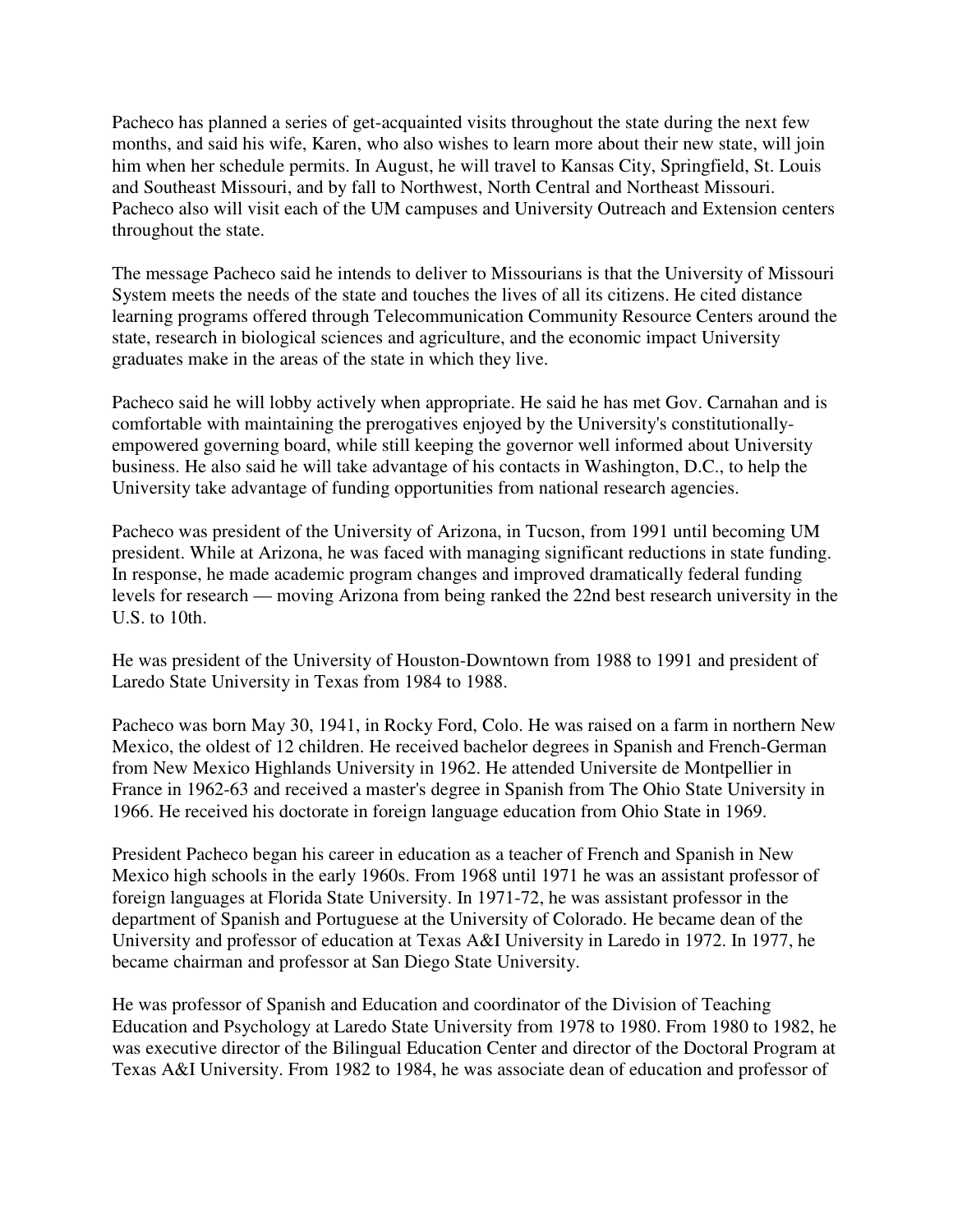curriculum, Executive Director of Planning, and Chief Policy Aide for Education to the Governor of New Mexico while on leave from the University of Texas-El Paso.

Pacheco is widely published, has been a visiting professor at three institutions of higher education, and is the recipient of several honors and awards, including Father of the Year in 1995, Outstanding Hispanic Family of the Year in 1992, Distinguished Alumnus of The Ohio State University, an honorary doctorate from Elmira College in New York and a Fulbright Fellowship. In 1991 he was honored with the Distinguished Leadership in Higher Education Award from the Hispanic Caucus of the American Association of Higher Education.

### **Chronology of UM presidential search**

| <b>July 18, 1996:</b>                          | Board of Curators creates Presidential Succession Committee.                                                                   |  |  |
|------------------------------------------------|--------------------------------------------------------------------------------------------------------------------------------|--|--|
| <b>August 31:</b>                              | George Russell retires, Melvin George becomes interim president.                                                               |  |  |
| <b>January 31-</b><br><b>February 1, 1997:</b> | Presidential Succession Committee interviews six candidates.                                                                   |  |  |
| February 5,<br><b>February 12:</b>             | Faculty Consultative Committee meets to review candidates' application<br>materials.                                           |  |  |
| <b>February 22:</b>                            | Faculty Consultative Committee interviews candidates.                                                                          |  |  |
| <b>February 26:</b>                            | Faculty Consultative Committee reviews its work.                                                                               |  |  |
| March 5:                                       | Board of Curators names two finalists for president.                                                                           |  |  |
| March 7:                                       | Board of Curators and Faculty Consultative Committee meet jointly to<br>discuss candidates.                                    |  |  |
| March 12:                                      | Board of Curators makes its choice and schedules an announcement for<br>March 14.                                              |  |  |
| March 14:                                      | Manuel Pacheco signs a formal contract to be president of the University<br>of Missouri System and is introduced to the press. |  |  |
| <b>August 1, 1997:</b>                         | Pacheco takes office.                                                                                                          |  |  |

Currently, President Pacheco serves as chair of the Board of Directors of the National Association of State Universities and Land-Grant Colleges, the nation's oldest higher education association. NASULGC's 25-member governing board is selected from among the leadership of the 194 major public research universities, colleges and university systems that hold membership in the public higher education association based in Washington, D.C.

C. Peter Magrath, president of NASULGC, left the presidency of the University of Missouri in 1991 to become the chief executive officer of the association. As board chair, Dr. Pacheco will preside at NASULGC's 110th annual meeting in Washington, D.C., Nov. 16-18.

*Hispanic* magazine Aug. 26 in San Francisco will present Pacheco with its 1997 Hispanic Achievement Trailblazer Award.

President Pacheco and his wife, who have been married since 1966, have three grown children — Daniel Mark, Andrew Charles and Sylvia Lois Elizabeth.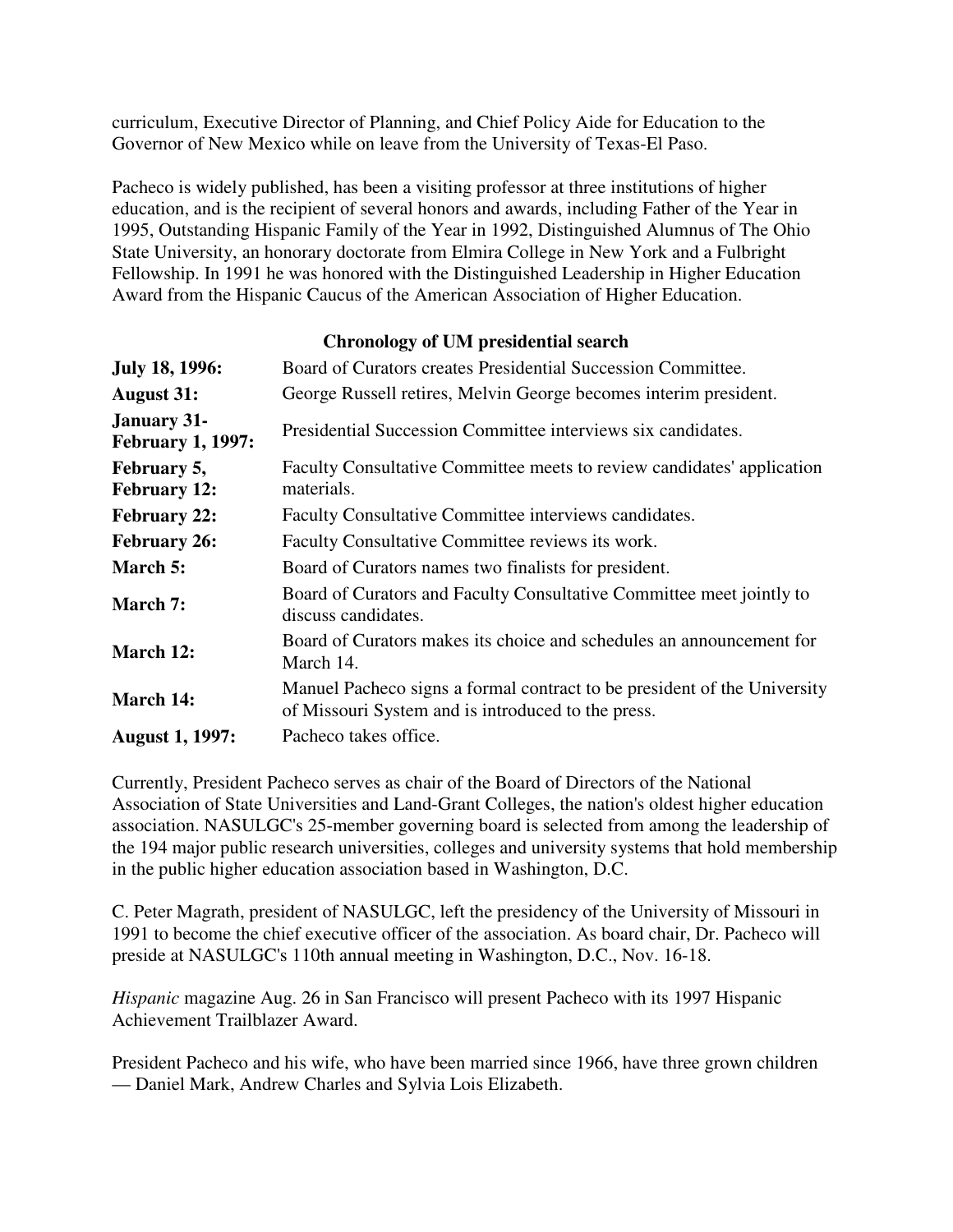## **UM and Capital Region join forces**

After more than a year of analysis and negotiations, the UM Board of Curators July 24 unanimously approved an affiliation between the University and Capital Region Medical Center in Jefferson City. The Capital Region Board of Directors gave their unanimous approval for the agreement Aug. 4.

"The action item you just passed is terribly important to the people of this city and to the Columbia campus for ensuring a future flow of patients sufficient to support the medical training programs on our campus," MU Interim Chancellor Richard Wallace told the curators. He said the agreement will result in a unified operation that will provide a more comprehensive, costeffective network of care for mid-Missouri patients.

University officials have been working for two years to find the best alternative for responding to dramatic changes in the health care industry. Many health care providers have consolidated to effectively restructure the delivery system and reduce costs. As fewer inpatient services are being offered and managed-care insurance companies are seeking broad networks of physician and hospital providers, UM and MU administrators have become convinced that to remain competitive they must join forces with another mid-Missouri health services provider.

"No other agreement or affiliation has ever received such close scrutiny, public attention and media coverage," said UM Interim President Mel George. "The exhaustive analysis that has been done must certainly ensure a high probability of good outcomes for this agreement."

Not only will the affiliation provide more training opportunities in the University's specialized facilities, it also will allow students to be taught in Capital Region's community hospital settings, said UM Executive Vice President James McGill.

The agreement approved by the curators establishes a "strong affiliation," as opposed to the University buying Capital Region. Both institutions will continue to own their property and buildings, as well as assets and liabilities. The structure will allow both institutions to share risk for the purposes of managed care contracting and to achieve operating efficiencies.

Also as part of the agreement, the University has established a new entity, the University of Missouri-Columbia Health System. The entity is a legal structure such as those used by other health care systems to join health care resources, and it allows additional affiliations such as the one with Capital Region.

The UMC Health Sciences Center's operational authority and management will be unchanged, said McGill. A new governing board, the UMC Health System board, will be appointed by the University of Missouri president.With the exception of Capital Region's CEO, who will be jointly appointed, all of its staff will continue to be employed by Capital Region. University staff will continue to be employed by the University.

The University and Capital Region will begin joint operation as soon as IRS and regulatory approval permits, which could be as early as this fall. McGill said profits and losses from the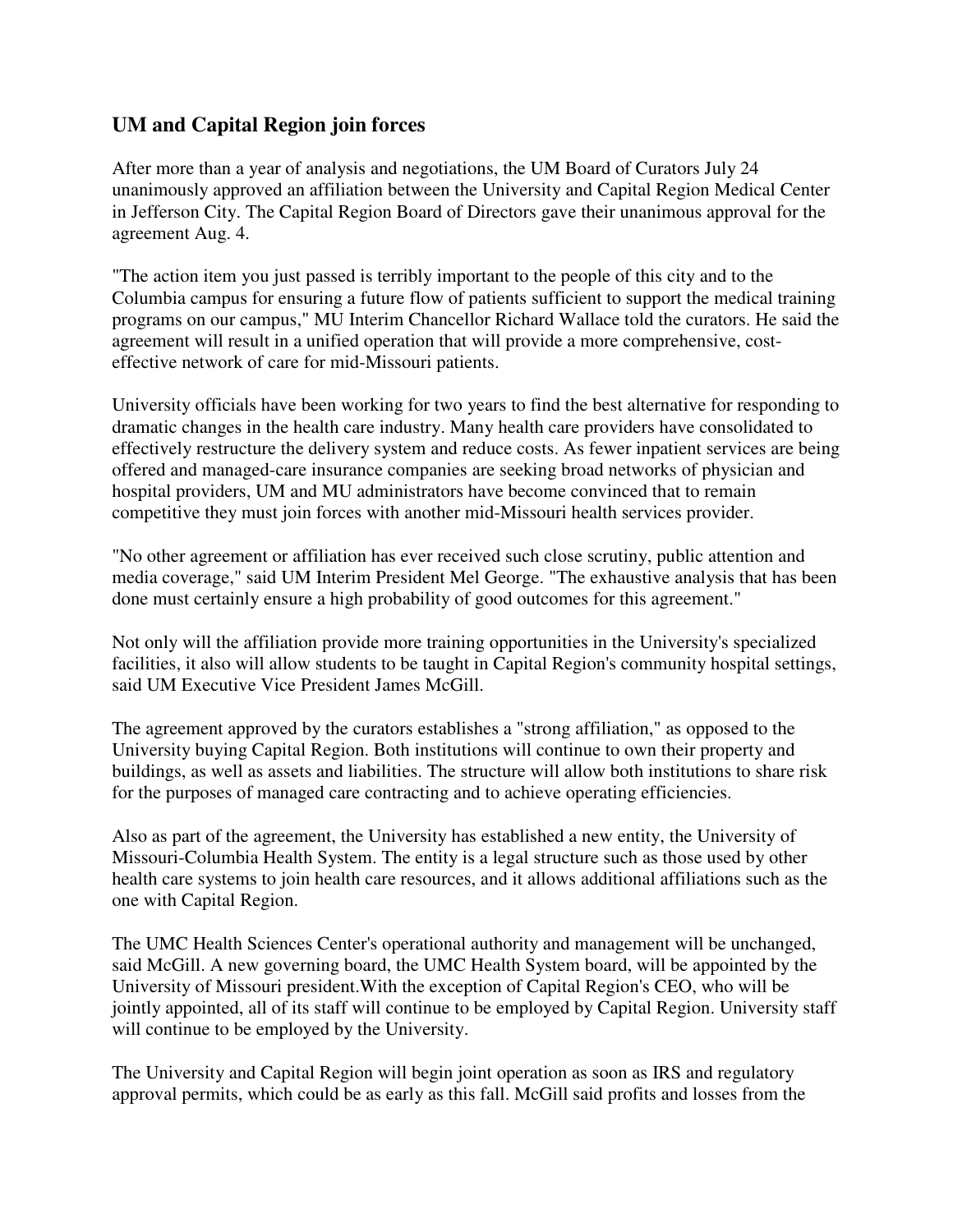Health System will remain with the Health System. Profits and losses from Capital Region will remain with Capital Region, but will be budgeted as part of the Health System.

### **University, CBHE boards discuss mission enhancement needs**

Members of the state Coordinating Board for Higher Education got their first glimpse of the University of Missouri's mission enhancement needs July 24. Now the University's new president, Dr. Manuel Pacheco, is studying the plans for further enhancing the University's strongest academic programs.

The introduction of the initial \$75 million legislative wish list came during a joint meeting of the University's Board of Curators and the CBHE in Jefferson City, within sight of the state Capitol Building. The final Mission Enhancement request, to be considered by the Curators at their Sept. 25-26 meeting in Columbia, must be submitted to CBHE by Oct. 1. The request, with recommendations from CBHE, will be forwarded to Governor Mel Carnahan and state lawmakers who will be asked to act on the measure when the Legislature begins its next regular session in January.

#### **UM System-Wide Mission Enhancement Initiatives**

| <b>Endowed Chairs</b>             | \$4 million                      |
|-----------------------------------|----------------------------------|
| Libraries and Library Technology  | \$4 million                      |
| <b>Advanced Technology</b>        | \$1.5 million<br>(begins year 3) |
| Cooperative Programs              | \$1.9 million                    |
| <b>Faculty Internship Program</b> | \$250,000                        |

Interim President Mel George told members of the coordinating board that the \$75 million price tag was a high-end number. "Do not expect the final request to be as large as those figures," George said. Any new funds approved for enhanced programs would be added to the \$364 million the University now receives from the state, and would be phased in over four years.

Pacheco will complete his review of system-wide and campus needs, plus outreach and extension, and will pare the request prior to the September meeting of the Board of Curators.

The University has completed a review of its mission and academic programs, as required every five years by the CBHE. In the process, George told the board members and Commissioner of Higher Education Kala Stroup, University officials talked to state agencies to determine what the state's needs would be in coming years, held meetings with campus administrators and faculty, and identified areas in which the University provides unique or essential services.

George said this process led to the identification of four University-wide themes that served as the focus of planners:

• Meeting the future needs of the state, particularly in research and graduate education,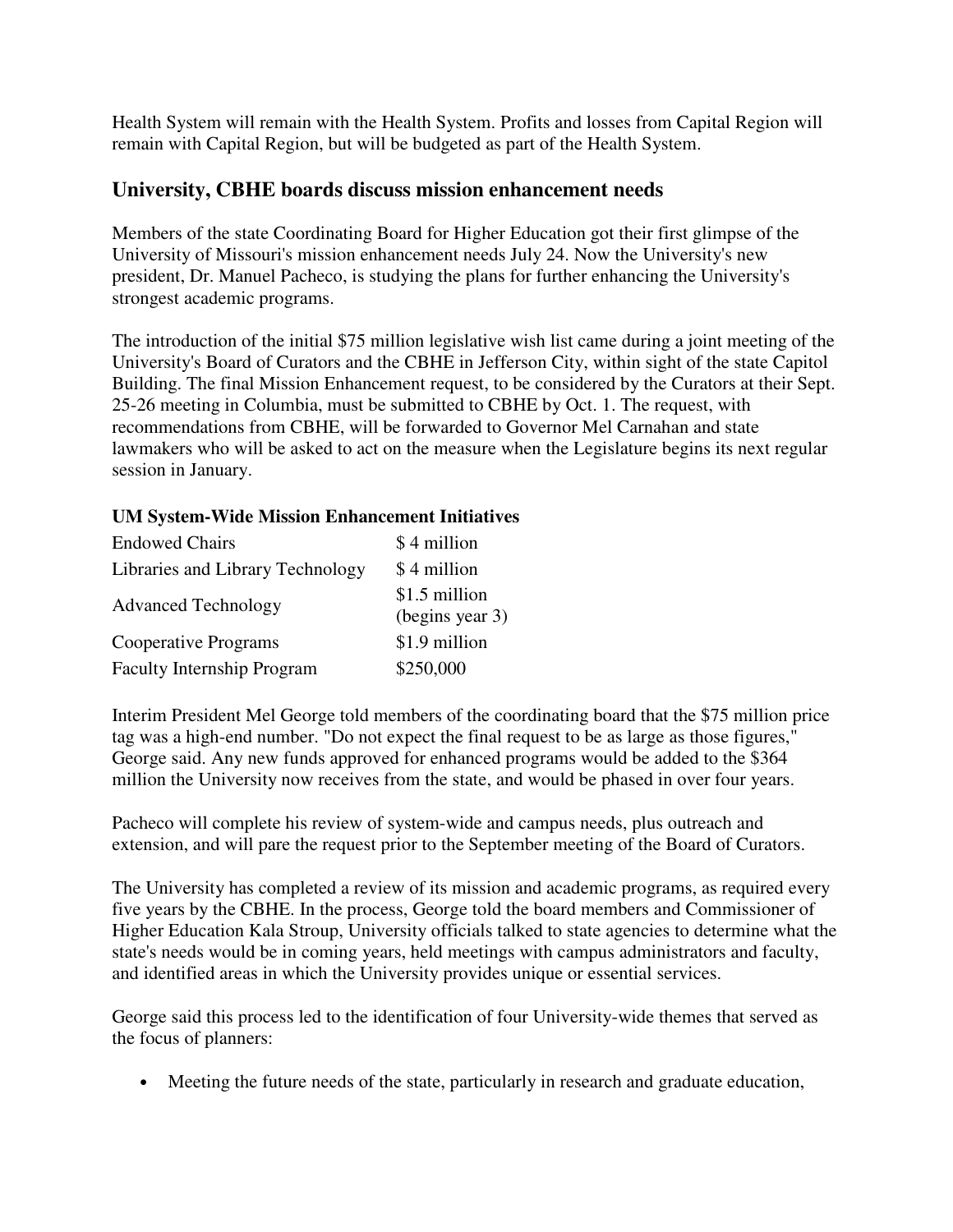- Taking greater advantage of the synergy obtained through linking research to teaching and service,
- Strengthening the life sciences in such areas as biology, medicine, veterinary medicine and agriculture, and
- Focusing on leadership development in undergraduate and graduate and professional programs.

Board of Curators President Malaika Horne described the unique nature of the University's academic mission and the functional diversity of its four campuses.

"The University of Missouri is the only public university in the state that provides doctoral education, but the University also offers a number of other unique programs at the master's and bachelor's level," Horne said, adding that many of the University's professional and graduate programs are not offered at all by other institutions in the state, public or private.

Curator Hugh Stephenson underscored the importance of research to the state's 1862 land-grant university, but he warned that the University of Missouri must attract more external research funding or risk falling behind peer institutions in the Association of American Universities.

"We are extremely concerned that we are falling behind the top-notch research institutions in the nation" in growth in research funding, Stephenson said. He said that two ways to increase research funding are to hire superb research faculty and to identify and enhance already strong research programs. He said that the enhancement request, which calls for recurring funds to support the highly successful endowed chairs program and for important research initiatives, would help the University to remain competitive.

The System-wide request includes \$4 million in recurring funds to complete the funding of the Missouri Endowed Chairs and Professorships Program. "If there is any doubt that this is the number one priority of the University of Missouri, let me allay those doubts right now," George said.

He added that, in the future, the endowed chairs program would be restricted to fields that are in high priority areas identified by the University for enhancement.

In addition to the endowed chairs, George said the System is considering asking for \$4 million in recurring funds for libraries and library technology, \$1.5 million for the next generation of the Internet, and \$1.9 million to support cooperative programs such as the Ed.D and master's in social work programs among the Columbia, St. Louis and Kansas City campuses and the statewide delivery of UM-Rolla's master's program in engineering management.

Also on the System-wide list is \$250,000 for support of a modest program to enable faculty to conduct cooperative research and service work in state agencies and Missouri corporations.

CBHE Chair Marie Carmichael took time out to praise George for his work while serving as interim president of the University of Missouri. George came out of a brief retirement in August 1996 to lead the UM System on an interim basis after President Emeritus George Russell retired.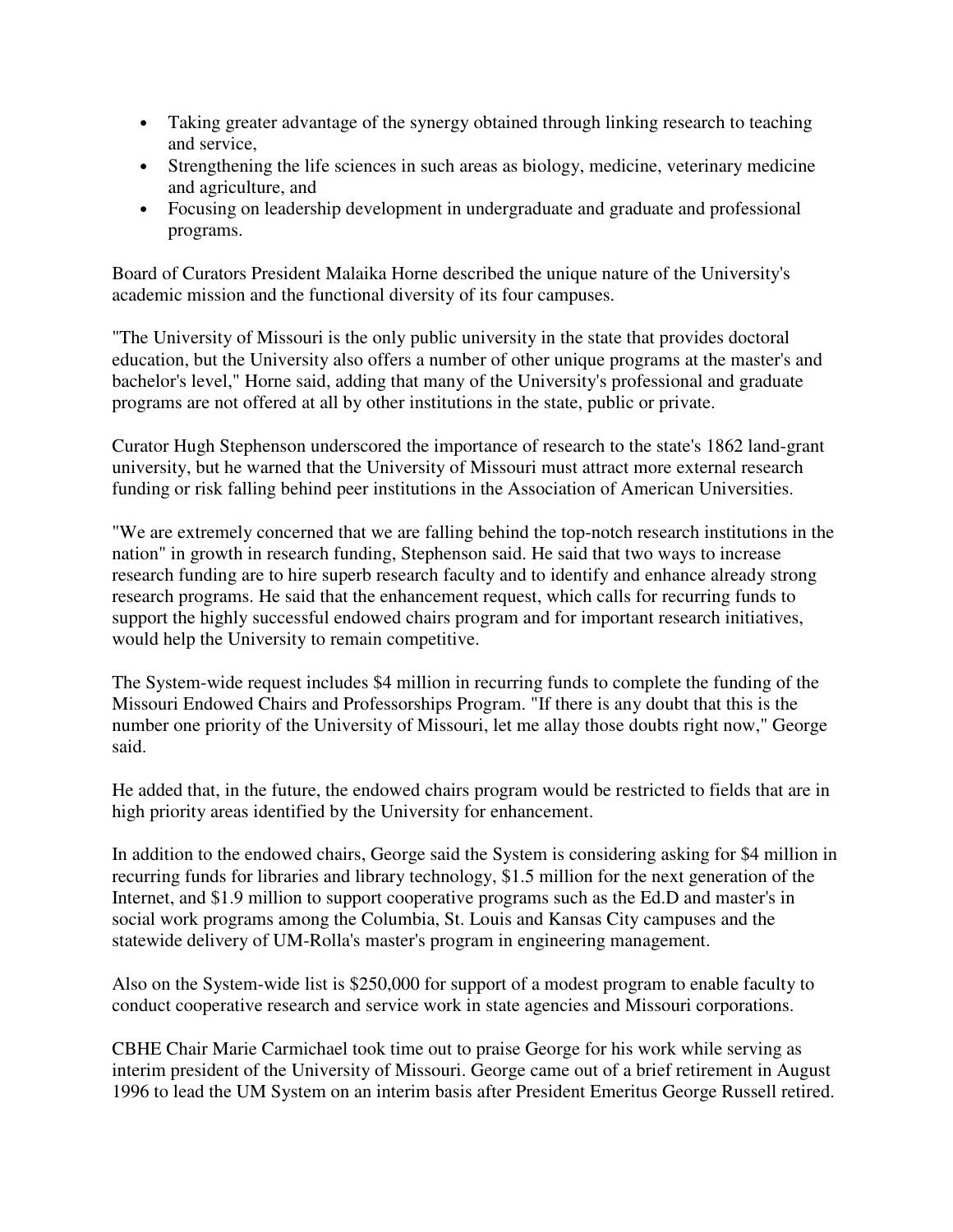Carmichael said of George that "the University and the people of Missouri are in his debt."

## **Curators OK manager for Medicaid plans**

The UM System Board of Curators, meeting July 24 in Jefferson City, unanimously approved the hiring of a firm to help the University bid for and help manage the state's Medicaid patients in mid-Missouri.

Schaller Anderson Inc. of Phoenix, Ariz., will help prepare a bid for the state's Medicaid program and assist the University in establishing contracts to form a network of physicians, staff and facilities should the University's bid be successful.

"It is critical to the mission and the financial health of the Health Sciences Center at UM-Columbia that we continue to provide services to Medicaid patients," MU Interim Chancellor Richard Wallace said. "The firm we employ must not only help us put together a competitive bid but also bring key health-care industry expertise to the management of the program. Schaller Anderson is an experienced firm that has established an excellent reputation in the health-care industry."

The one-time costs of establishing the Medicaid program will be \$2 million, including capital of \$800,000 for computers and offices. Schaller Anderson will be hired for a term matching the contract with the state and will earn \$180,000 monthly or 12 percent of revenue, whichever is greater. If the University does not receive the Medicaid contract, the contract will be terminated.

If the University does receive the contract, Schaller Anderson will provide staff for accounting, budgeting, claims processing and other administrative duties, and will provide and maintain both the hardware and software for the management information system.

If UM does not receive the contract, the relationship with Schaller Anderson ends, but the University retains equipment and assets purchased.

In other action at the July 24-25 Board meeting the Board also voted to name the \$10 million molecular electronic center at UM-St. Louis for Rep. William Clay, D-St. Louis, after he retires from elected office.

### **George named president emeritus**

The Board of Curators unanimously approved a resolution Sept. 24 thanking Melvin D. George for his most recent service as Interim President of the University of Missouri and bestowing upon him the honorary title President Emeritus. George, who has never been President of the University, has twice served as Interim President.

Board of Curators President Malaika Horne made the surprise announcement at a public reception for Mel and Meta George. Mel George most recently served as Interim President from Sept. 1, 1996 through July 31, 1997.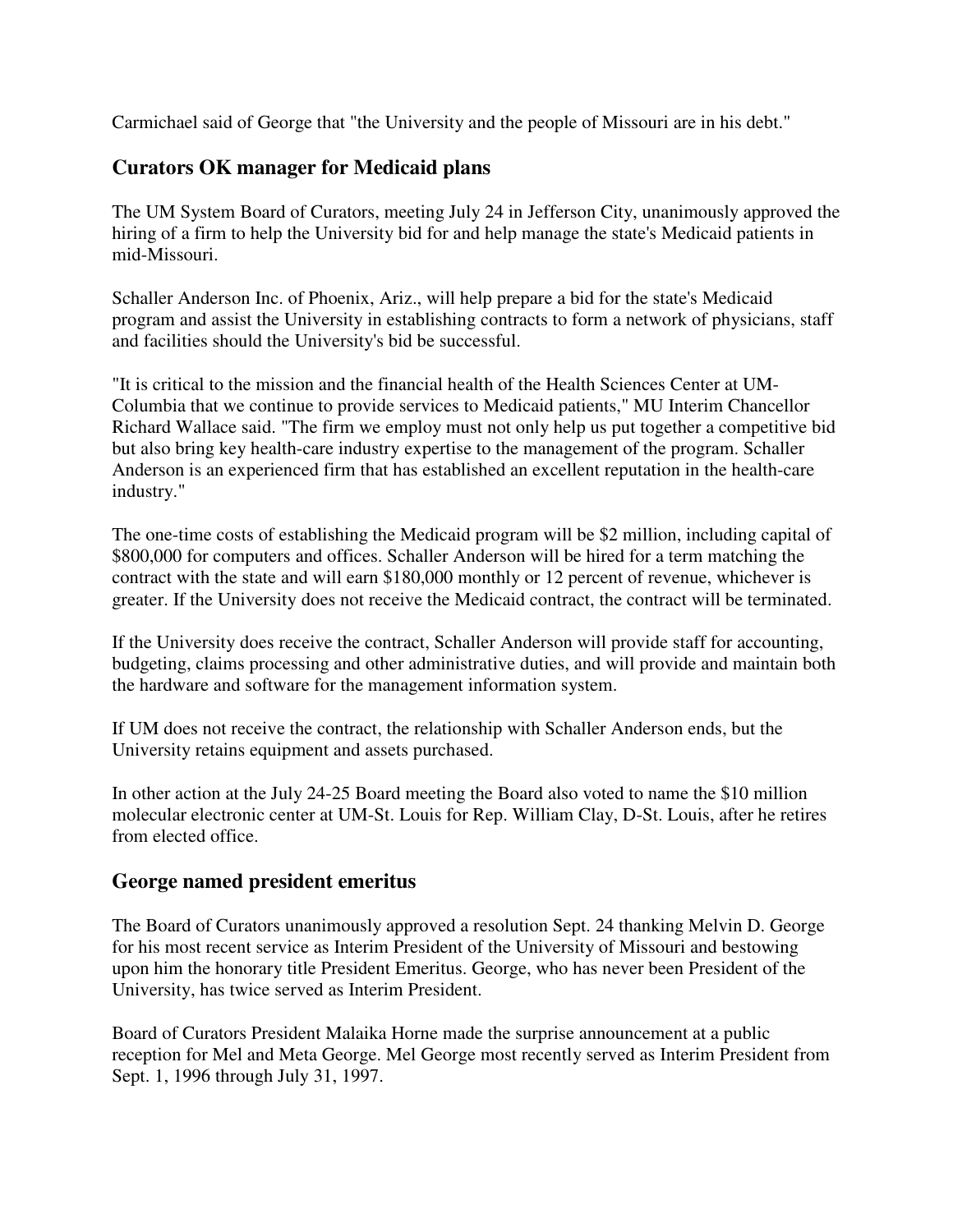### **Curators approve FY99 operating request for 9.5 percent base increase**

With the 1998 fiscal year just 24 days old, the Board of Curators at its July meeting in Jefferson City approved a request for operating funds for Fiscal Year 1999 that would add \$34.52 million to the University of Missouri's recurring budget.

The request will be acted upon by the Coordinating Board for Higher Education before being submitted to the Governor and the General Assembly.

Interim President Mel George emphasized that the request for the core budget is separate from the request for additional Mission Enhancement funding, which is to be brought to the Board at its Sept. 25-26 meeting in Columbia by President Manuel T. Pacheco.

The request for operating funds, in addition to recurring funds, includes \$13.45 million in onetime appropriations.

The operating budget provided by state appropriations in the current fiscal year is \$364.36 million. The University's total budget, which includes federal funding, tuition and fees, gifts and grants, medical facilities, residence halls and other operations, is approximately \$1.3 billion.

The first priority in the FY99 request is cost of inflation — to continue current operations. The base adjustment also includes a request for \$3.8 million to supplement expense and equipment budgets in academic units — part of the administration's commitment to improving the academic "infrastructure" — and to provide for appropriate staffing in county Extension offices. This "first-priority" request totals \$16.6 million.

The request also includes \$5.87 million to meet the costs associated with opening and operating new and renovated buildings that will have come on line by June 30, 1999.

In addition, the request includes \$3.45 million for renovation and rehabilitation of facilities. George noted that maintenance and repair costs, as a result of the successful five-year financial plan, are included in the University's annual budget. "We no longer ask the General Assembly for maintenance and repair funding," George said. "Even with our well-maintained buildings, there comes a point where disciplines and teaching styles change and so facilities must change, too."

A schedule for rehabilitating facilities on an average 50-year cycle would cost about \$34.5 million annually, George said, about two percent of the replacement value of the University's facilities. The FY99 request represents 10 percent of that need and the first step in "ramping up" to a point where planning and efficiency could be enhanced by inclusion of the necessary funds in the University's operating budget.

The request also includes \$5.4 million in recurring funds and \$7.9 million in one-time funds for completion of the campuses' information technology plans and the statewide MOREnet (Missouri Research and Education Network) telecommunication plan. (Responsibility for the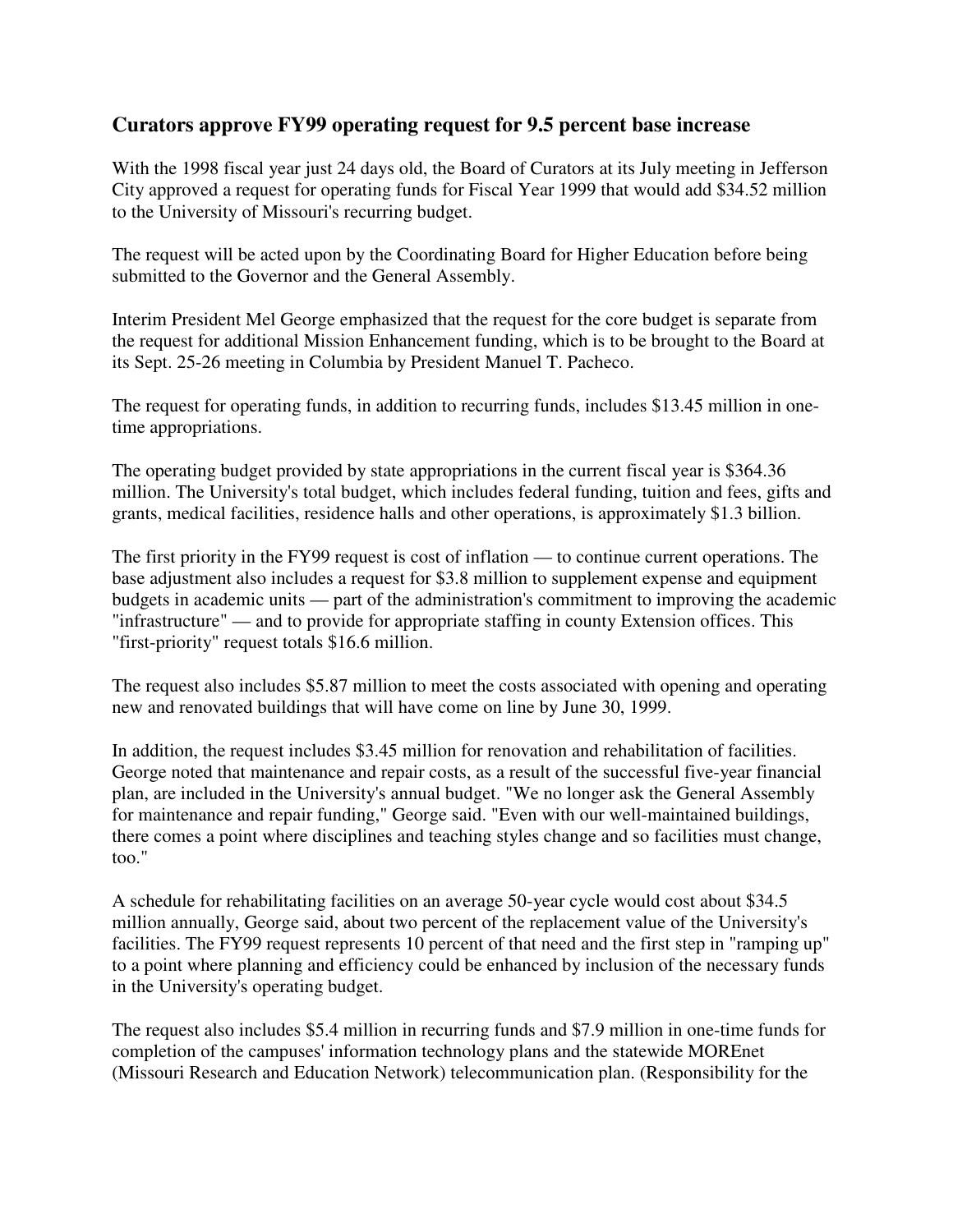higher education component of MOREnet was assigned to the Curators during the 1997 legislative session.)

Another \$3.2 million in recurring funds and \$5.25 million in one-time funds is requested to implement redesign of business processes and systems. Another \$300,000 in one-time funds is requested to permit completion of the required state match for the National Science Foundation grant that supports the Capsule Pipeline Research Center.

# **UM Board decides 'batting order' for capital improvement projects**

Paul Combs, chair of the Board of Curators' Physical Facilities Committee, praised Interim President Mel George and the University administration for bringing to the Board's July meeting a list of capital improvement requests for FY99 in the order of their priority.

George explained that the "batting order" was determined by several criteria, including centrality of the facility to the institutional mission as well as the history and consistency of the request.

Combs suggested that the Board's approval of the priority listing should avoid confusion on the part of the General Assembly and the University's advocates and special interest groups.

The Capital Appropriation Request, which was approved by the Board:

|                                                                         | <b>FY99</b><br><b>Request</b> | <b>Total Cost</b> |
|-------------------------------------------------------------------------|-------------------------------|-------------------|
| <b>Business and Public Administration, UM-Columbia.</b>                 | \$17,127,000;                 | \$23,355,000.     |
| Pharmacy and Nursing Building, UM-Kansas City.                          | \$2,000,000;                  | \$35,396,000.     |
| Butler-Carlton Civil Engineering Addition & Renovation, UM-<br>Rolla.   | \$17,750,000;                 | \$22,213,000.     |
| Red Campus Renovations, UM-Columbia.                                    | \$18,066,000;                 | \$23,066,000.     |
| Benton & Stadler Hall Rehabilitation, UM-St.Louis.                      | \$5,700,000;                  | \$22,695,000.     |
| Dental School Rehabilitation, UM-Kansas City.                           | \$13,100,000;                 | \$18,200,000.     |
| <b>Communication Arts, UM-St. Louis.</b>                                | \$25,020,000;                 | \$50,520,000.     |
| Ag Experiment Station Teleconference Centers, UM-Columbia. \$1,000,000; |                               | \$1,700,000.      |
| <b>Engineering Equipment, UM-Columbia.</b>                              | \$466,800;                    | \$933,600.        |

### **Employees asked to use corporate card for travel**

University employees conducting business related travel are eligible to obtain a MasterCard Corporate Card. The benefits to using the corporate card rather than personal cards include the following:

• The University Corporate Card Program is designed as a benefit for University employees who travel on University business.